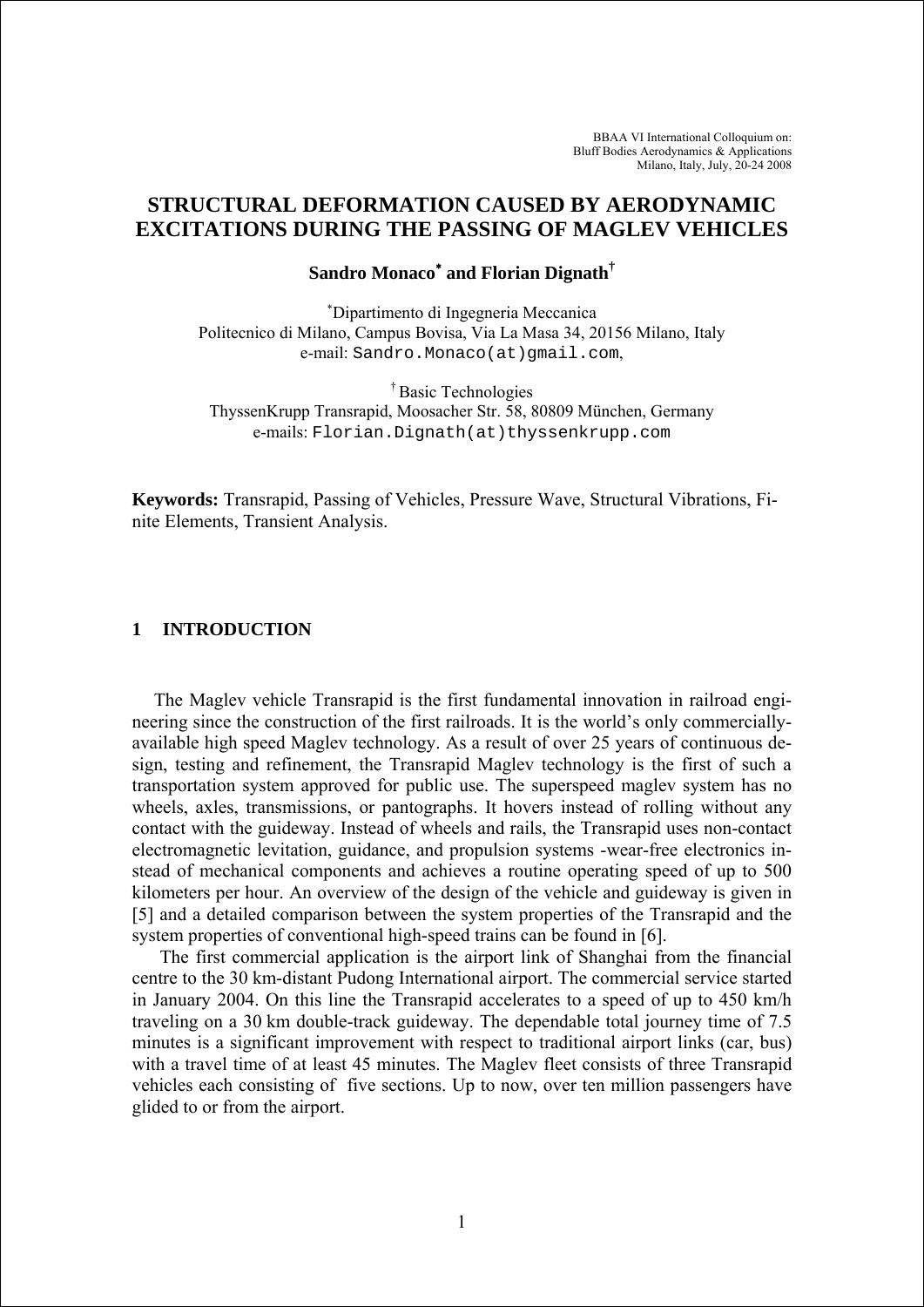

**Fig. 1**: Maglev vehicle Transrapid in Shanghai: Two vehicles passing each other at a relative speed up to 1 000 km/h (image: Transrapid International)

# **1.1 Background of Aerodynamic Analysis**

In recent years, with increasing traveling speed of the rail systems, aerodynamic load problems became very important. From the system point of view, aerodynamical topics which affect and define the interface between rolling stock, infrastructure and operation are of paramount importance and the corresponding loads increase with the vehicle speed.

If fast motor vehicles and trains pass in close proximity to each other, see Fig. 1, or move close to fixed objects such as barriers or buildings, the aerodynamic interactions can produce significant loads on the vehicle or the fixed object [4]. The magnitude and duration of the load depends on the velocity and geometry of the vehicles and also on the ambient wind speed and direction.

For high speed railways several studies have examined the loads produced by passing trains and their potential for causing an accident ([2]). Computational fluid dynamics (CFD) were used, e.g. to simulate a high speed passenger train passing a fixed object such as noise barriers or other trains at closing speeds of up to 350 km/h. The results of these studies show an important pressure load acting on the object which can have seri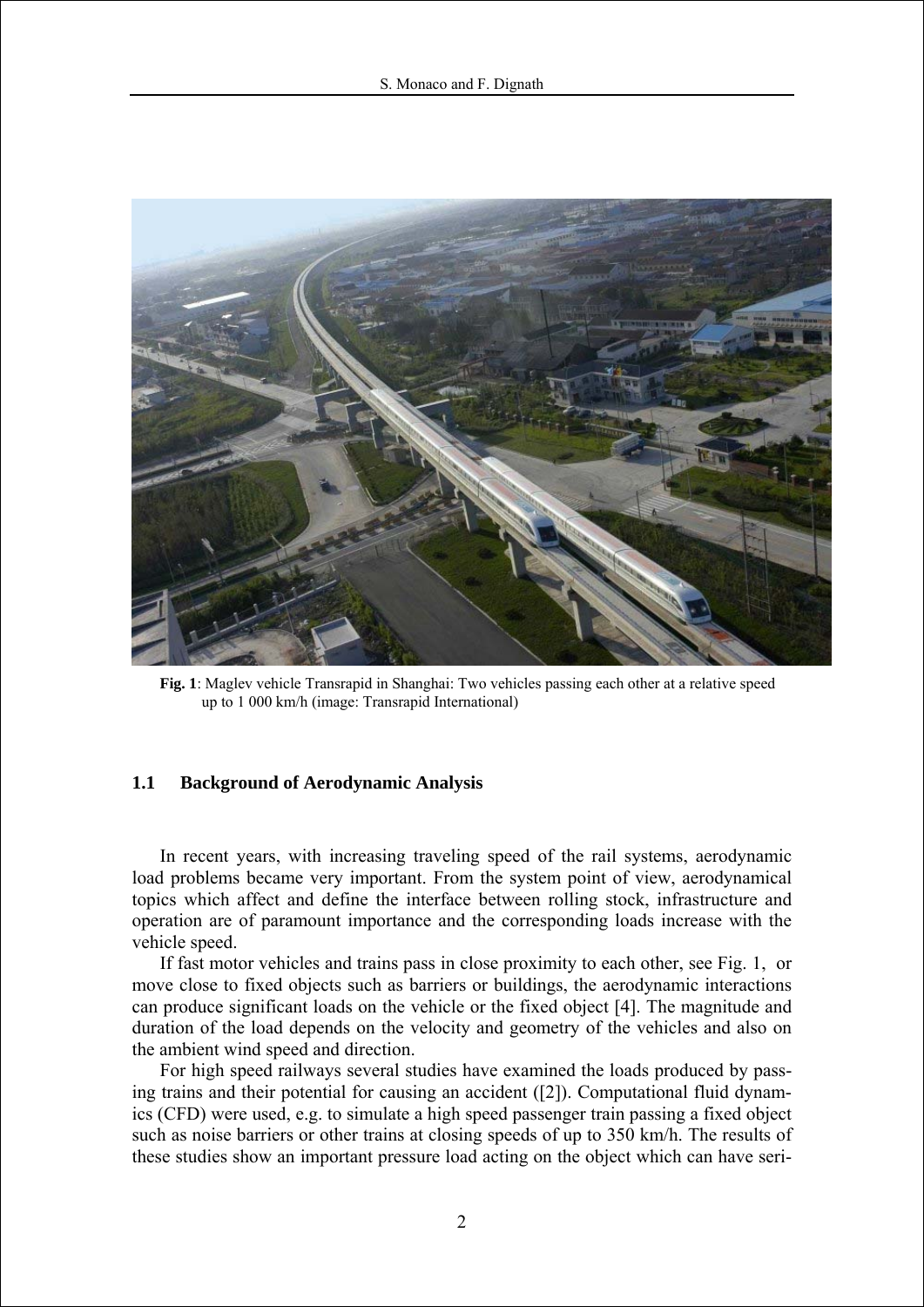ous consequences. The experiments were carried out on conventional railway vehicles but from the system point of view, in principle, the aerodynamics of a maglev and a high-speed railway system do not differ. Although the safety aspect does not concern the Maglev vehicle Transrapid as strongly as it concerns conventional railways, because the Transrapid is guided by magnets on both sides and cannot derail, many aspects are similar. In both cases, the interaction of vehicles and infrastructure implies aerodynamic system issues, e.g. that of train induced aerodynamic loads leading to structural vibrations and a decrease of ride comfort. Specific aspects of the maglev system – e.g. aerodynamic interaction between vehicle and guideway – had been early addressed and extensively investigated also by full-scale tests.

# **2 AERODYNAMIC EXCITATION DURING THE PASSING OF TWO VEHICLES**

The pressure load caused by passing maglev vehicles has an important aerodynamic effect on the sidewall motion and therefore on the ride comfort [7]. While two vehicles are passing each other at high relative speed, the quasi-static pressure distribution along each vehicle presents a dynamic load on the other vehicle. Especially the vehicle bow area and the vehicle tail area each produce a pressure pulse on the side of the other vehicle. The high and low pressure zones around the bow area of the oncoming vehicle present a dynamic load on the structure of the vehicle considered and lead to structural oscillations of the carriage side wall. The amplitude of the structural response increases as it runs along each carriage side wall to the end of each carriage. Then it starts with a small amplitude at the next carriage wall because the carriages are structurally decoupled at each section end.

This vehicle-induced dynamic pressure load (Fig. 2) strongly depends on the velocity of the oncoming vehicle, the geometry of the bow-part of the oncoming vehicle and the distance between the two tracks. The time behavior is given by the relative velocity between the two vehicles. The most important aspect is that this load generates a traveling wave along the side structure of the carriage body. This kind of load leads to strong vibrations if it excites a structural mode of the carriage body. This can lead to deformations which are significantly greater than static deformations at the same pressure load. Structural stresses and reduced life time could be a consequence.

In order to analyze the dependency of the structural deformations on the parameters of the vehicle and its operation, transient FE-computations are conducted within the work of a Master Thesis [3].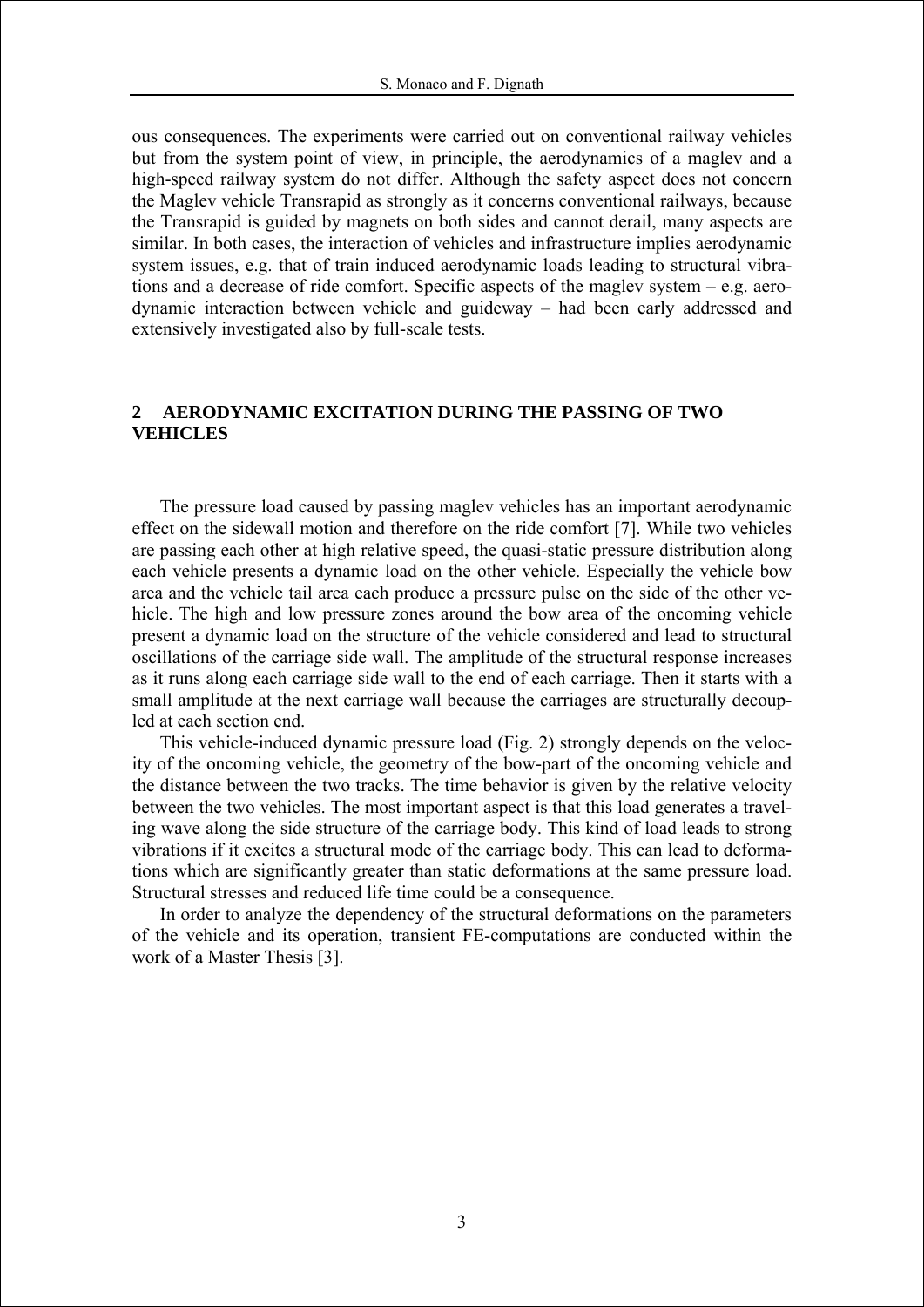

**Fig. 2:** Shape of vehicle-induced dynamic pressure load.

# **2.1 Measurements**

In order to analyze the pressure load caused by the passing of two vehicles and verify the structural load of the vehicle, a field measurement testing was conducted with maximum speed of 430 km/h on November 2003 in Shanghai. The field measurements were performed at different conditions and passing speed of Maglev vehicles. Therefore it was possible to take measurements of the pressure acting on the vehicle and the displacements of the structure.

Two maglev vehicles were used in the testing, Fig. 3. One is a five-section-vehicle, called PV2, the other is a three-section-vehicle, called PV1. For the investigation of the outer pressure load, pressure sensors have been installed on defined measuring points on PV2. The pressure load working on PV2 has been measured at different relative speeds.

For the investigation of the deformation of the structure a displacement sensor was fixed on one side at the first window (next to the bow) and on the other side on the floor of the carriage body.





**Fig. 3:** Test configuration of flying-passing situation

**Fig. 4:** Pressure and displacement measurements points on the vehicle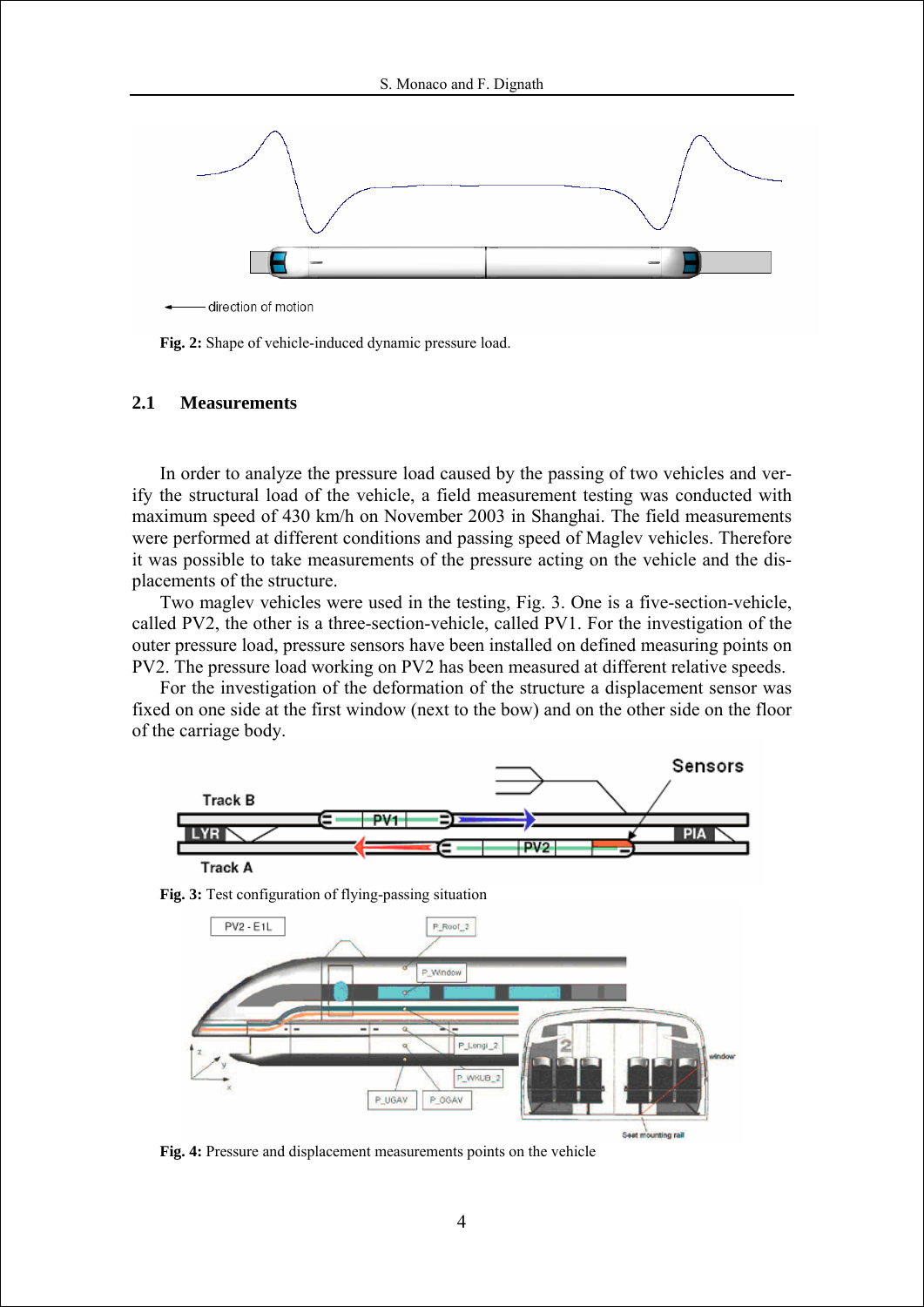### **2.1.1. Measured Pressure Wave**

Analyzing the pressure signal (Fig. 5), it can be seen that the pressure loads on PV2 increase quickly from a low value  $(-0)$ , which depends on the running velocity of PV2 and natural wind environment, to a peak,  $P_{MAX}$ , when PV1 is approaching and its bow reaches PV2. Then a fast pressure decrease to a negative peak,  $P_{MIN}$  follows while the bow passes. The pressure level at the cylindrical part of the vehicle returns almost to zero and at the end of PV1 a negative peak is followed by a positive as the tail of the oncoming vehicle is passing. The pressure fluctuation after the passing vehicle can be explained by the presence of turbulences within the vortex trailing.



**Fig. 5**: Exemplary measurement of pressure wave

## **2.1.2. Measured Deformation**

Deformations were measured with the sensor connected to the center of the first window behind the bow. As shown in Fig. 6 the signal of the displacement of the window has great similarities to the pressure wave. When the positive pressure peak appears, the window is compressed and the sensor shows a negative displacement. This is followed by a positive displacement which corresponds to a negative pressure on the outer surface. These displacement measurements can directly be compared to the computation results of the FE simulations.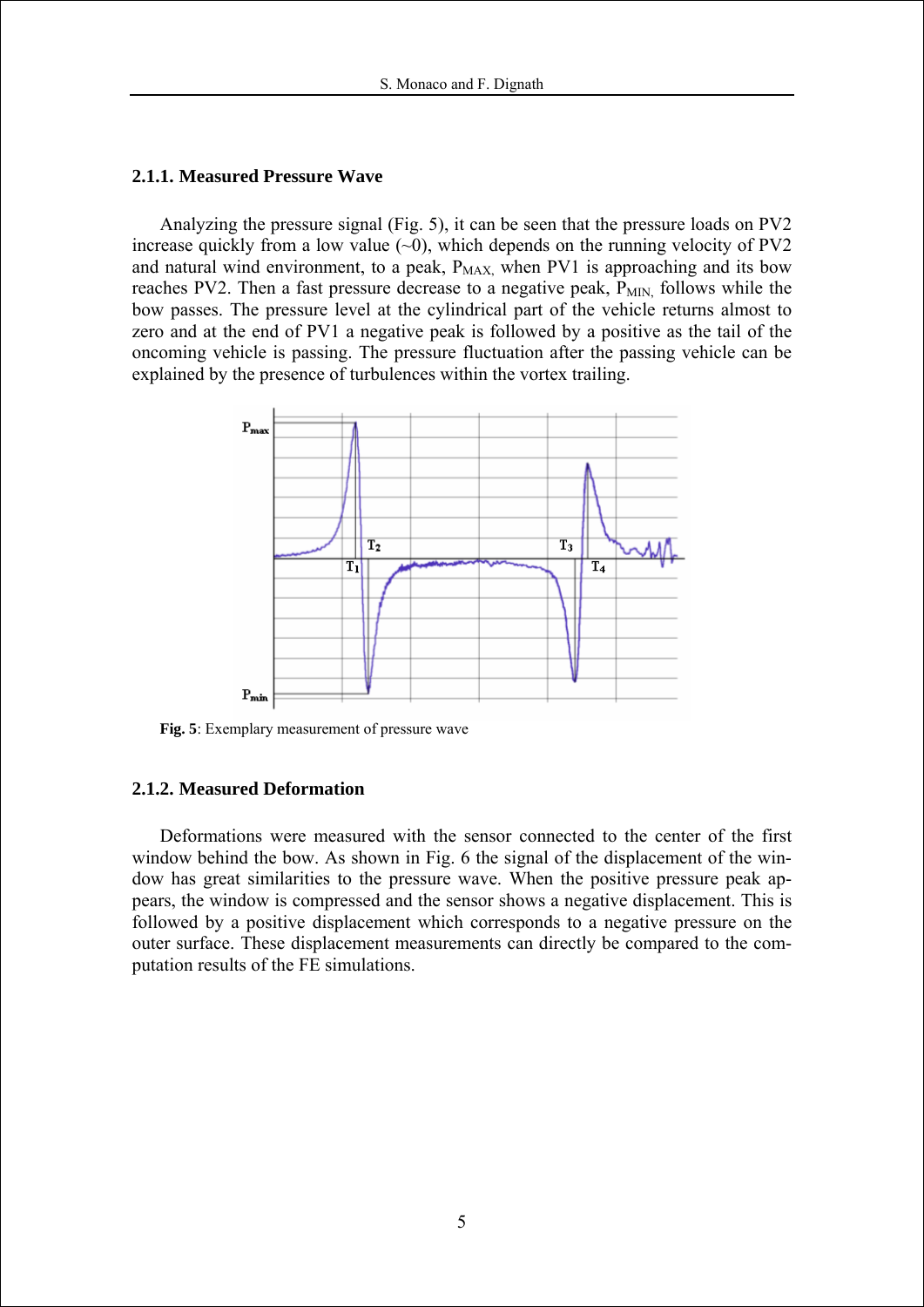

**Fig. 6**: Exemplary measurement of displacement on carriage body

# **2.2 Discussion of Aerodynamic Excitation**

From these measurements it is possible to conclude that the traveling pressure wave excites structural vibrations of the carriage side wall. The amplitudes of the structural vibrations can be several times larger than the static deformations if the velocity of the pressure wave corresponds to an Eigenmode of the carriage body. Structural stresses and a decreased life time of the structure could be consequences.

Regarding these measurements, some considerations are possible:

- 1) The pressure wave has a form which depends on the relative speed and the form of bow and tail of the vehicle.
- 2) The maximal peak is approximately proportional to the square of the running speed of the oncoming vehicle only.
- 3) Below 200 km/h the maximal peak is smaller than 250 Pa and has a negligible influence on the body cell.
- 4) The spatial form of the wave does not depend on the traveling speed. The peak to peak distance of the bow caused pressure wave is about 4.6 m
- 5) The amplitude of the wave is nearly constant up to the end of the side window, while it decreases towards the roof according to the growing distance between the two vehicles. The reduction is about 30% at the start of the actual roof, where the distance between the two vehicles is increased by about 50-60 cm.
- 6) The time distance between bow and tail effect depends on the relative speed and the oncoming vehicle's length. The side wall of the passing vehicle generates a modest negative pressure during passing.
- 7) For the simulation only the bow effect is used because of its clearer signal and its pressure value. The tail effect can be simulated using the same function as for the bow, but reduced and inverted.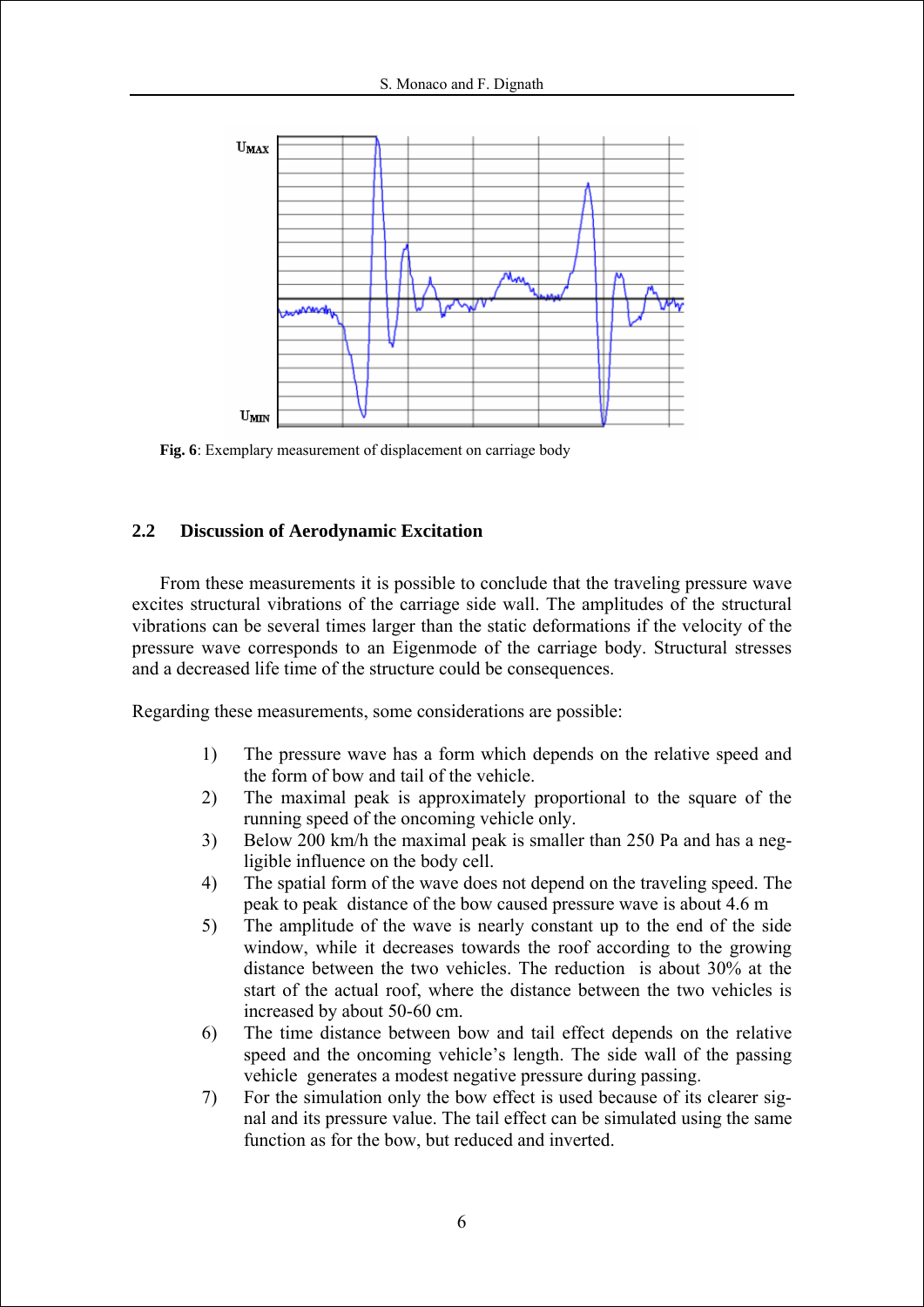# **3 FINITE ELEMENT MODEL OF THE TRANSRAPID CARRIAGE**

In the following, the design of the Transrapid carriage is described before deriving a suitable Finite Element model for the transient analysis.

## **3.1 Design of the Transrapid Carriage**

The maglev vehicle Transrapid TR08 has a lightweight carriage body consisting of three main components, bow, carriage body cell and sub-floor structure, as shown by Lobach [1]. The carriage body is manufactured in hybrid-building-method. The subfloor structure supports the carriage body cell and houses the sub-floor facilities as well as signal and power cables. In this part of the carriage the distinctive elements of a maglev vehicle are housed: the electrical components for the control of the magnets and the power supply. An important aspect of the design of the Transrapid is the lightweight construction principle. The entire structure has to be as light as possible but at the same time stiff enough to support the loads acting on the structure by high-speed traveling. The lightness is fundamental for a high-speed transportation system because the necessary propulsion power is proportional to the weight. In order to reach a low weight the whole body consists of aluminum profiles and composite sandwich structures.

The sidewall and roof panels of the carriage body are made of aluminum composites with PEI-foam as core material covered with aluminum sheets at both sides. To connect the composite structures or sheets extruded aluminum profile, with different forms are applied. At both sides of the carriage body glass windows are applied and between the windows there is an aluminum post. Further structures which reinforce the sidewall are the door posts which are situated in the front and back of the carriage body. These posts are made of aluminum plates and are situated at a distance of approximately 18 m from each other. An accurate reproduction of this structure is fundamental for the analysis of the deformations caused by the pressure wave acting on the carriage body cell.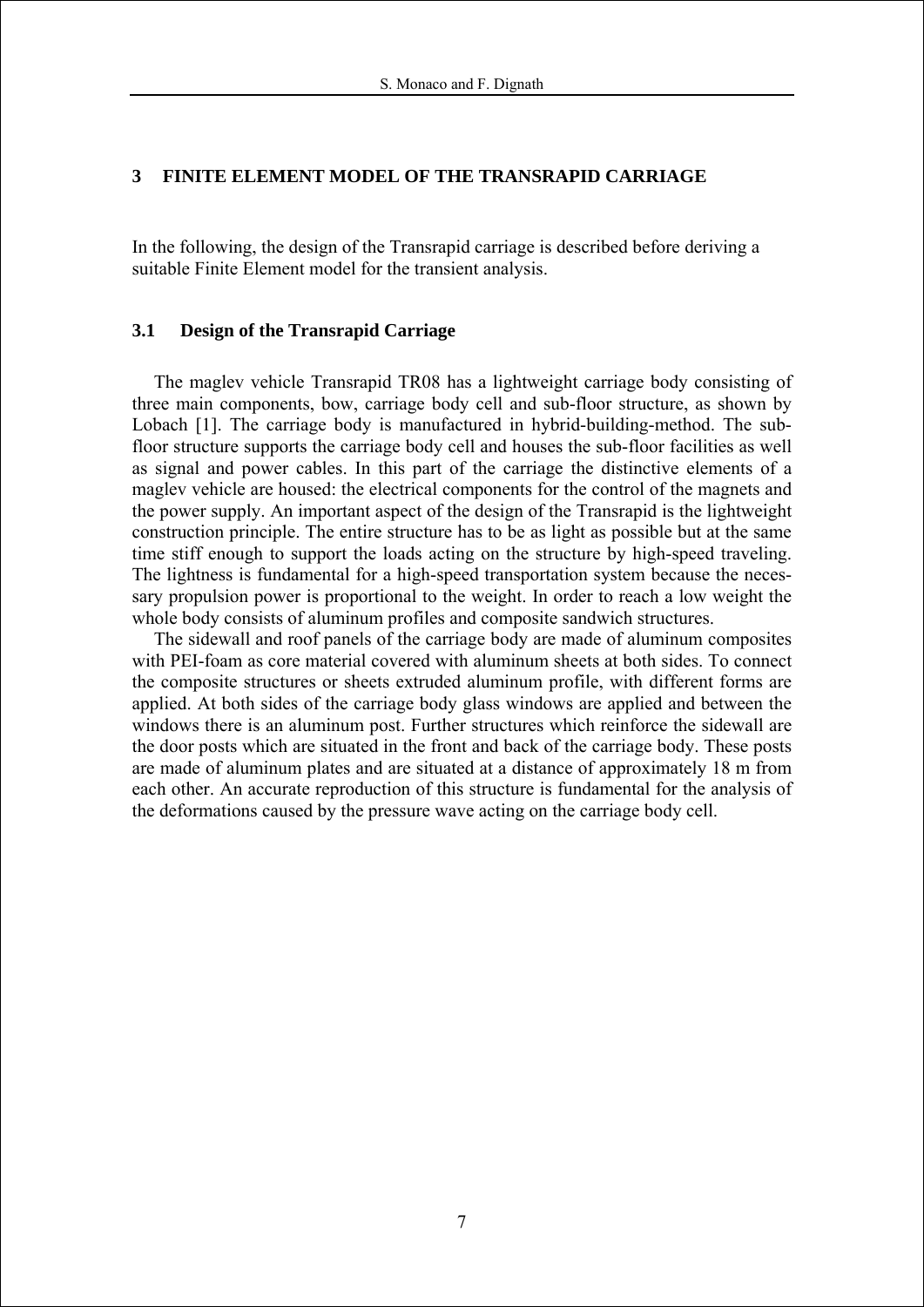

**Fig. 7**: Cross section with details of aluminum profiles

#### **3.2 Finite Element Model**

Since the geometry of the carriage body is characterized by thin sandwich walls with large surfaces an important aspect of the presented work is the creation of an efficient FE-Model which allows the computation of dynamic transient calculations, see Fig. 8. In order to obtain an efficient and at the same time accurate FE-Model a detailed analysis of each single part and module was executed. A combination of shell elements with layered 3D volume elements was developed in order to use the advantages of 2Dmodelling of thin sheets with 3D-structural properties of sandwich structures and aluminum profiles.



**Fig. 8**: Complete FE model of the carriage body of Transrapid TR08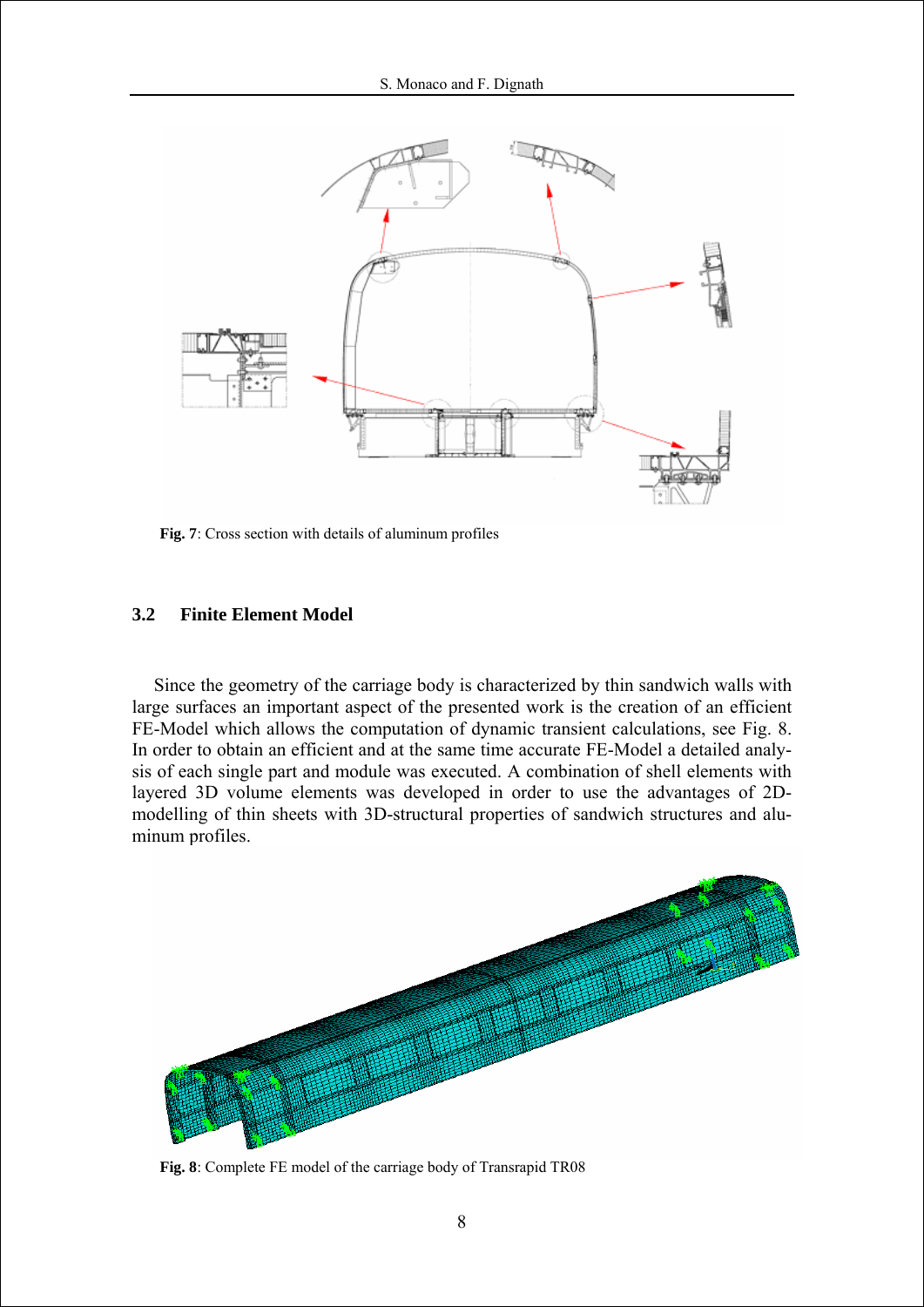Once the model was created it was necessary to validate it by comparison with experimental measurements on the real object. The first important step was the validation of the stiffness. For the Transrapid TR08 measurements of the carriage deformation recorded during a pressure-tightness test were available [8]. These data, regarding the deformations of the carriage body caused by application of a uniform pressure on the entire structure, were compared with the results of the FE model loaded with the same pressure. The comparison shown in Fig. 9 demonstrates the validation of the overall stiffness of the created model.

For a transient analysis, next to the stiffness also the inertia and the Eigenmodes of the structure are fundamental. From the technical reports of the Transrapid TR08 it is possible to see that parts of interior equipment, comprising side panels, roof panels, cable channel and some secondary electrical line are fixed to the carriage body structure. Their mass needs to be considered in order to model the overall inertia, while they do not contribute to the carriage stiffness. These elements are considered to be distributed homogeneous to the surrounding structure by an increase of the density of the materials of the sidewall and the roof, respectively, around each mass. As result of this operation the overall weight as well as the Eigenmodes of the structure were reproduced.

The resulting FE model possesses 28 000 elements and 141 000 degrees of freedom which is a significant reduction in comparison to the 540 000 degrees of freedom of the full model created directly from CAD data. It allows a full transient analysis of a complete carriage body loaded by the pressure wave within one hour of computation time using a PC with dual Pentium D, 3 GHz processor. As an example, the deformation at a specific time point is shown together with the FE-model in Fig. 10.



**Fig. 9**: Pressure-tightness measurements on Transrapid TR08 and FE model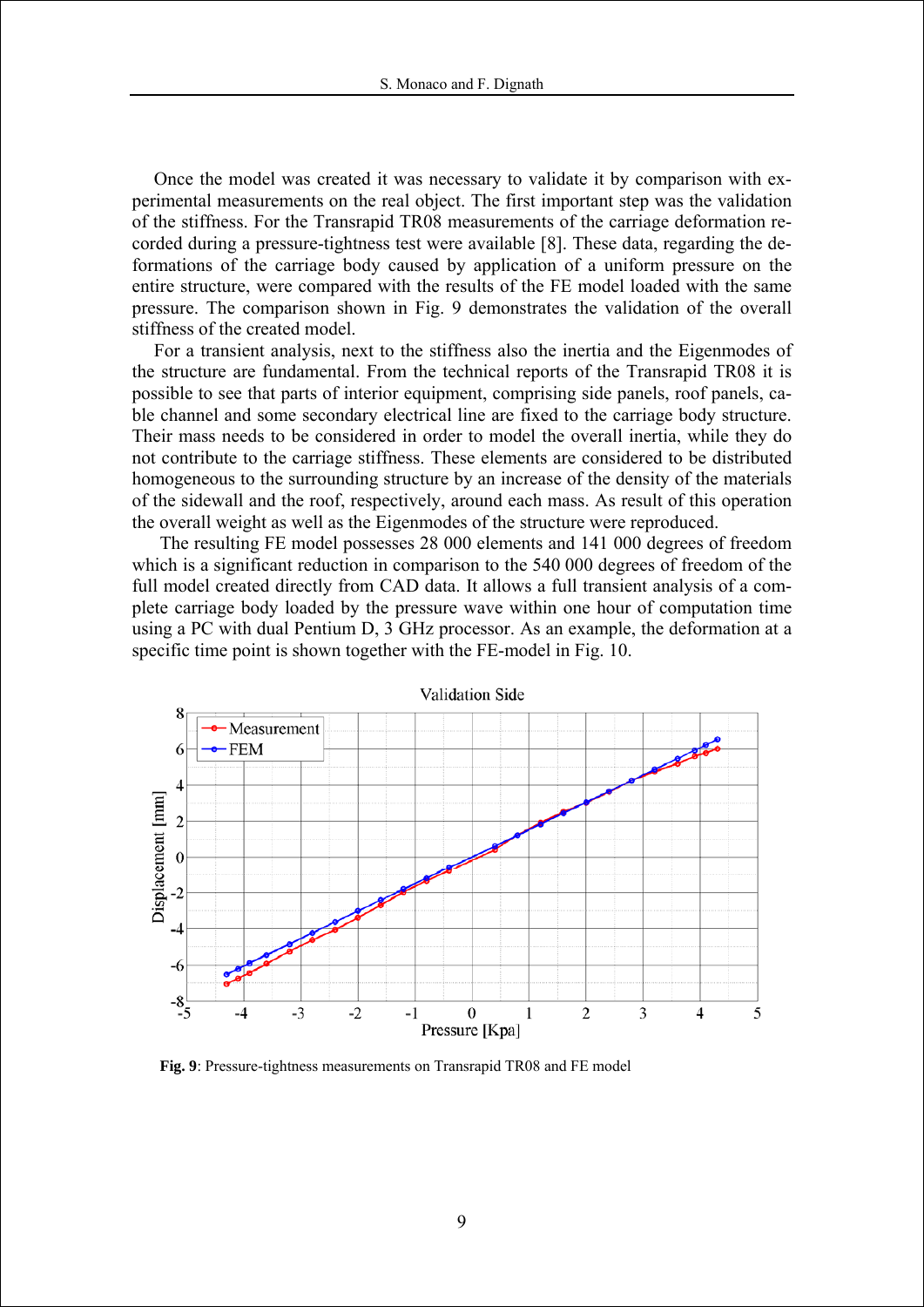

**Fig. 10**: FE-model of the carriage body. Deformation (shown exaggerated) caused by the pressure wave at one instance of the transient analysis

## **4 TRANSIENT ANALYSIS**

The transient analysis on the carriage body is fundamental for the investigation of the dynamic effects which take place during the passing situation.

In order to analyze the interaction between the traveling pressure wave and the structural vibration of the carriage body, a full transient analysis is carried out. In order to specify the load as a function over time the load-versus-time curve is divided into suitable load steps. For the traveling pressure wave the load-steps were defined for different discrete positions of the wave along the side wall. As initial conditions both, initial displacements and initial velocities of the nodes, were assumed to be zero. The spatial form of the pressure wave, given from the measurements, was reproduced along the side wall and with decreasing amplitude along the curved part of the roof.

With this operation it was possible to define a discrete number of load steps which were maintained during all following simulations. Different traveling speeds were simulated by changing the time interval between the steps. So it is possible to have the same load step number for each simulation, which simplifies the comparison of the results.

Fig. 12 shows the maximal amplitudes along the sidewall taken from the transient analysis of the passing of the bow induced pressure wave. It can be seen that the maximal deformation occurs near the end of the carriage body. In order to validate the model this maximal deformation is compared to the deformation in the measurements at different velocities for 0-430 km/h [see Fig. 11]. The measured vehicle is standing at  $v=0$  in these situations.

For a better comprehension of the problem further traveling velocities of the wave were simulated. For all simulated speeds the vehicle which generates the pressure wave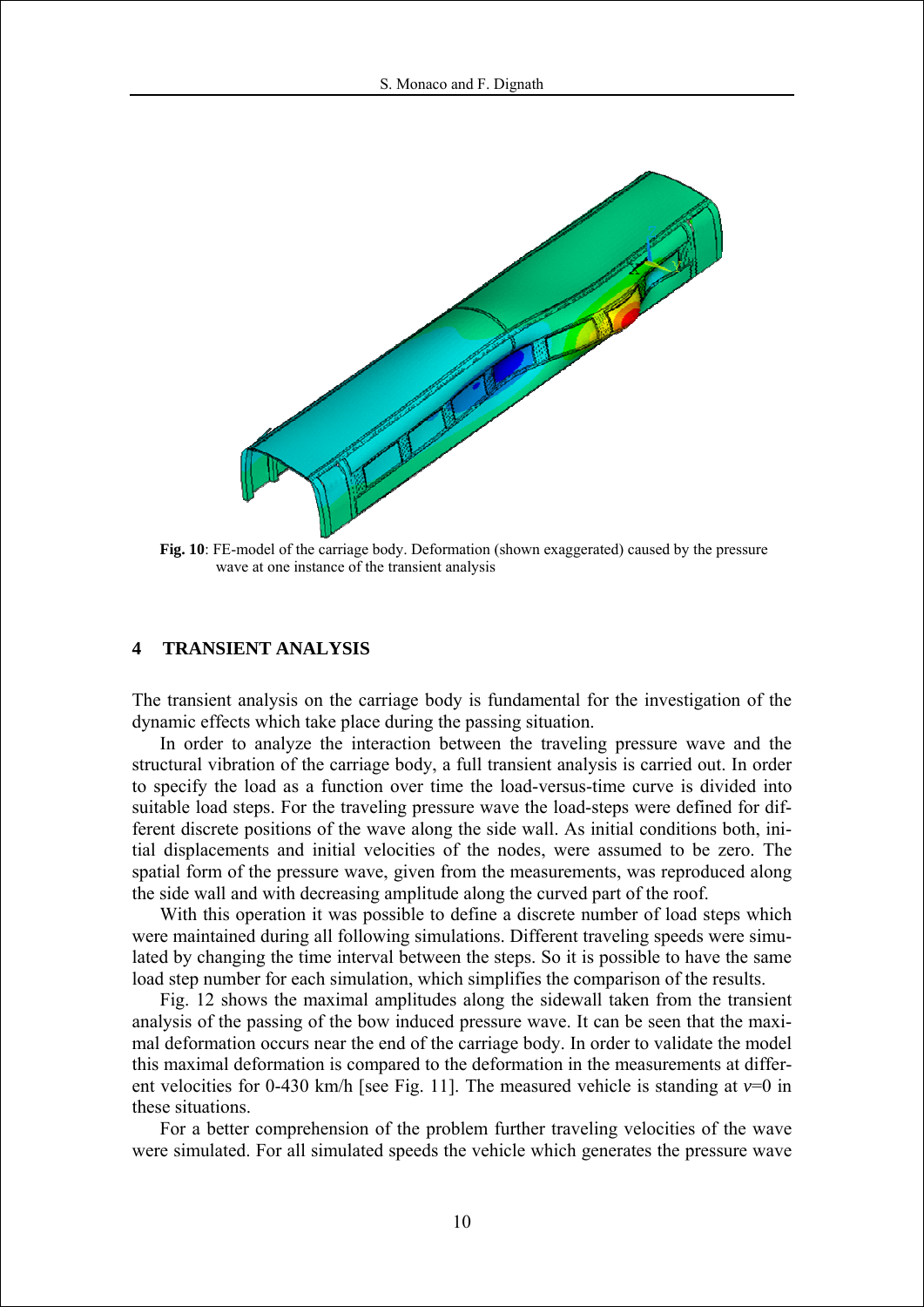is assumed to be traveling at 430 km/h while the modeled vehicle, on which deformations have been measured, varies its velocity yielding the desired relative speed. This situation was set-up to keep the shape and the amplitude of the pressure wave constant for all simulations. The difference in the resulting deformation therefore is due to the different relative velocities only. As reference for the deformation values a quasi static simulation, with the traveling wave passing along the sidewall at 2 km/h, was conducted. The deformations resulting from this simulation represent the static deformation caused by the pressure wave where no dynamic effect is observable.

**Considering the deformations taken along the sidewall just under the side windows, as shown in Fig. 12, and comparing the factor between the deformations at the given relative velocity with the quasi-static deformation, the dynamic effect can be shown, see** 

**Fig. 13. From both Figures it is obvious that the dynamic effect is much larger towards the end of the side wall because the pressure wave has excited the mode of the structure with a similar wave length as the pressure pulse during its entire passing along the vehicle section. This leads to the**  largest amplifications if the propagation speed of the mode  $v_{\text{mode}} = \lambda_{\text{mode}} f_{\text{mode}}$  and the relative velocity between the two vehicles agree. For the TR08, this speed  $v_{\text{crit}}$  is slightly lower than the maximal **possible relative velocity between the two vehicles as shown in** 

Fig. 13.



**Fig. 11**: Comparison between measurements and FE results. Deformation at the end of the carriage body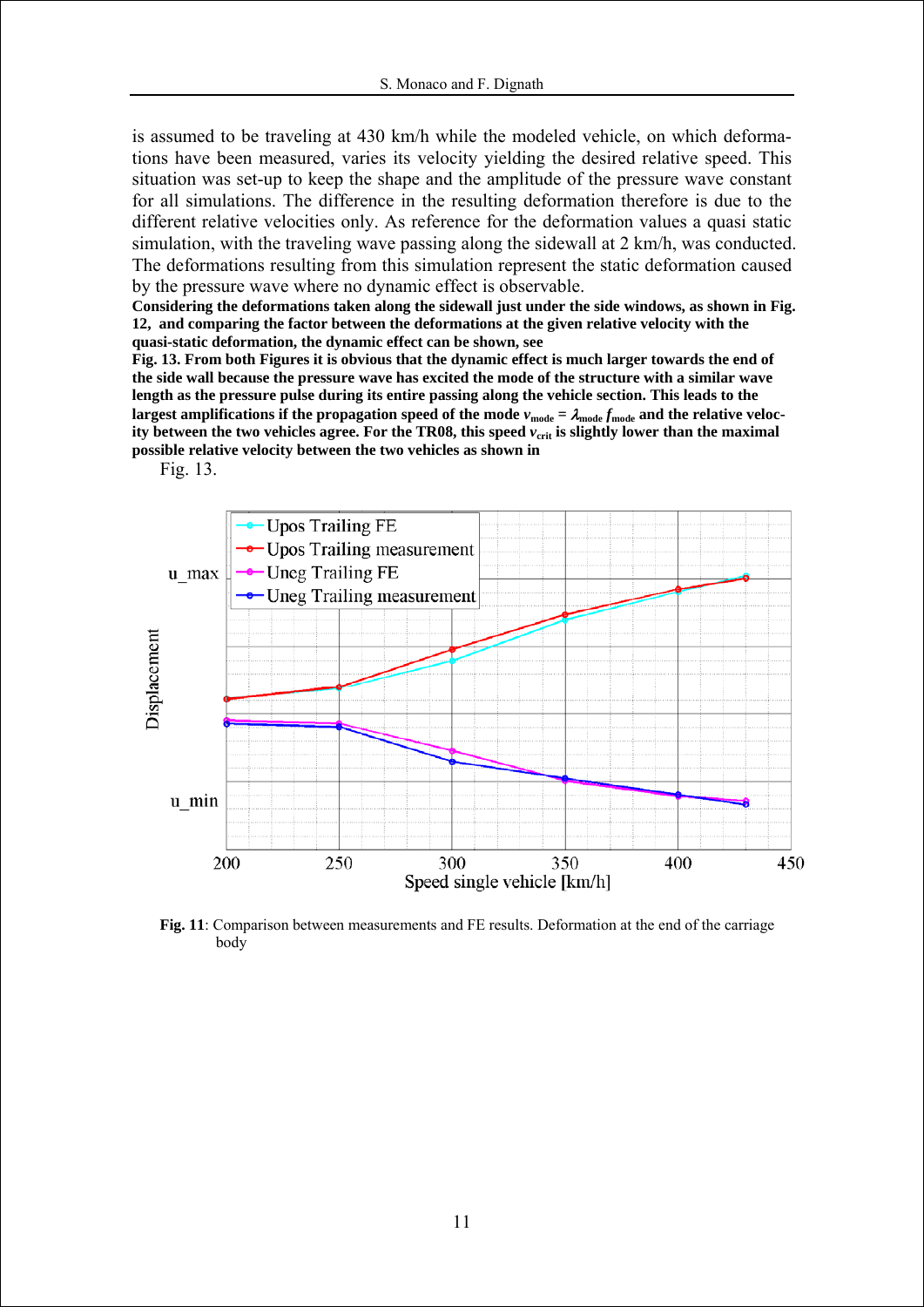

**Fig. 12**: Deformation along the sidewall at high speed passing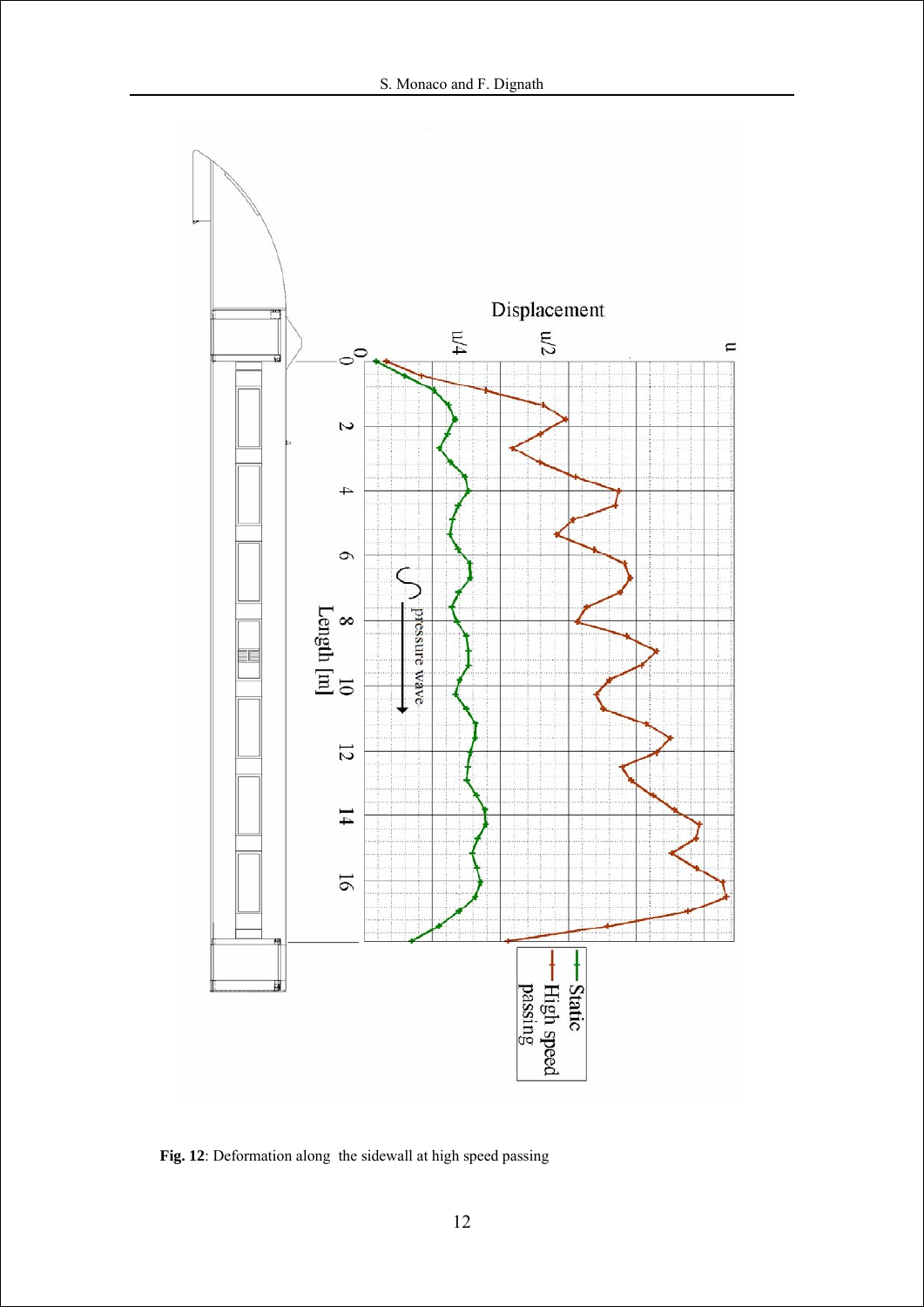

**Fig. 13:** Dynamic amplification factor in relationship to the relative speed

# **5 RESULTS**

The model is verified by a comparison with several measurements under the given operating conditions. The results show that the amplitudes of the structural deformation are largest at a specific relative velocity  $v_{\text{crit}}$ , which corresponds to the propagation speed of a global mode of the carriage body that possesses nearly the same wavelength as the pressure wave  $\lambda_{\text{mode}} \approx \lambda_p$  wave. As the amplitude increases with the propagation of the excitation along the side wall, it is largest towards the end of each carriage. In relation to the static displacement, it is possible to compute a dynamic amplification factor for the deformation. This factor is shown for the beginning and the end of the side wall of each vehicle section in Fig. 13. In this situation, the oncoming vehicle is always travelling at  $v_{\text{max}}$  = 430 km/h and a constant distance between the two tracks (therefore the pressure amplitude is constant), while the speed of the considered vehicle is varied.

From the figure it is obvious that the dynamic effect is much larger towards the end of the side wall because the pressure wave has excited the mode of the structure during its entire passing along the vehicle section. This leads to the largest amplifications if the propagation speed of the mode  $v_{\text{mode}} = \lambda_{\text{mode}} f_{\text{mode}}$  and the relative velocity between the two vehicles agree. For the TR08, this speed verit is slightly lower than the maximal possible relative velocity between the two vehicles as shown in Fig. 13

The results are important for calculating the life time of the carriage structure depending on the operating conditions and to optimize the architecture of the carriage body. In summary, the mechanical load on the carriage body depends mainly on: